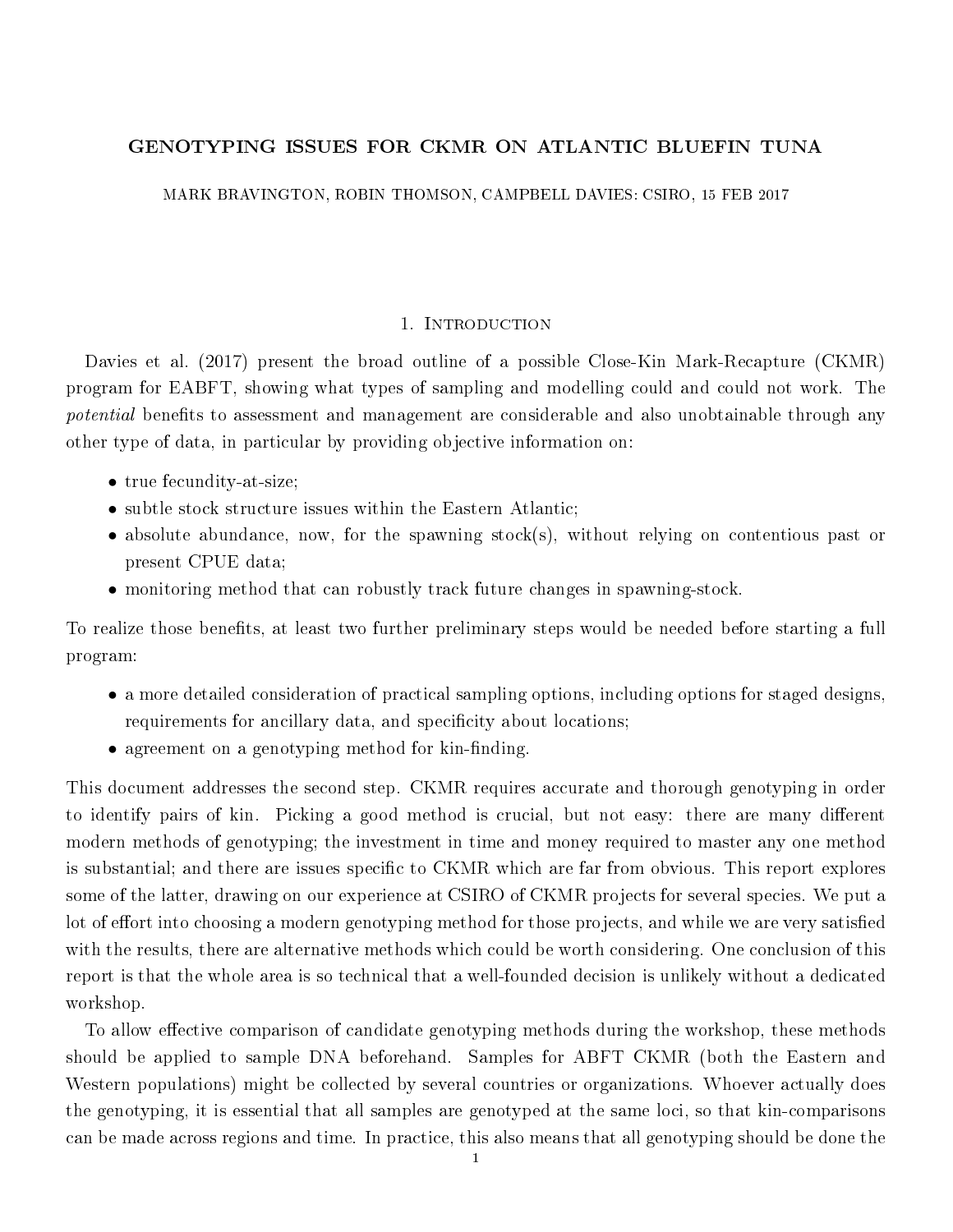same way, to avoid unnecessary complications at the stage of pairwise kinship comparison  $^{\rm 1}.$  The number of loci genotyped, their information content re kinship (see later), and the quality of genotyping, must be good enough to find Half-Sibling Pairs (HSPs). This is a demanding task which is entirely possible with the best modern methods, but entirely impossible if an inadequate method is used. As discussed in Davies et al. (2017), HSPs as well as Parent-Offspring Pairs (POPs) are essential for CKMR for EBFT, for several reasons:

- (1) HSPs from  $differential$  cohorts give information on spawning site fidelity in adults, which is relevant to CKMR (and management) for EABFT and unobtainable any other way;
- $(2)$  without HSPs from *different* cohorts, it is impossible to separately estimate (adult) mortality and selectivity in a robust fashion, even if POPs are available;<sup>2</sup>
- (3) when sampling young juveniles from the *same* cohort, there is a possibility that "litter-mates" from the same spawning event may be disproportionately likely to be caught together (full-sibs and/or half-sibs). It is essential to estimate this proportion, which hopefully will be very small; but if it is not small, then it must be allowed for in subsequent steps of CKMR, otherwise variance estimates will be too optimistic.

The need for HSPs does impose some quite stringent demands on the genotyping method. Since any method capable of reliably finding HSPs will have no difficulty at all identifying POPs (and full-sibling pairs), here we focus on the challenge posed by HSPs.

In the rest of this document, Section 2 is a technical but informal summary of the statistical aspects of HSP-finding for CKMR, as driven by basic genetics and genotyping. It is based on our experience with SBT and three shark species using variants of ddRAD-based Genotyping-By-Sequencing (GBS), but the statistical principles are quite general and should apply to almost any species and genotyping method. A briefer but more mathematical presentation may be found in section 5 of Bravington et al. (2016b), which also gives a statistical and theoretical overview of CKMR in general. In Section 3, we propose an outline for a genotyping workshop. Section 4 gives a summary and recommendations for the next steps, should ICCAT decide to proceed with CKMR for EABFT.

## 2. Principles of HSP-finding for CKMR

The target audience for this section consists of both geneticists and statisticians interested in issues around large-scale kin-identification for CKMR; as such, depending on who is reading, some parts may seem obvious and others incomprehensible. The first, theoretical, step is to identify some statistic (the one proposed here we call the "PLOD") can be calculated for each pair of fish using their genotypes at all loci, and which is likely to be large if the fish are Half-Siblings and small otherwise. The practical issue is then to ensure that enough loci are genotyped with enough accuracy so that, for most HSPs,

<sup>&</sup>lt;sup>1</sup>There are numerous published examples; see Ellis et al. (2011) for a fairly recent case. The details depend completely on the genotyping method(s), but the whole unwelcome problem can be avoided by using one single method with a single service provider and fixed protocols.

 $^{2}$ In theory, mortality and selectivity *can* be separately estimated in a stock assessment that has perfect data, no changes in catchability-at-age, full age information, etc. In practice these conditions rarely seem to be met, and ABFT is no exception. We were able to work around the issue for SBT only thanks to special circumstances.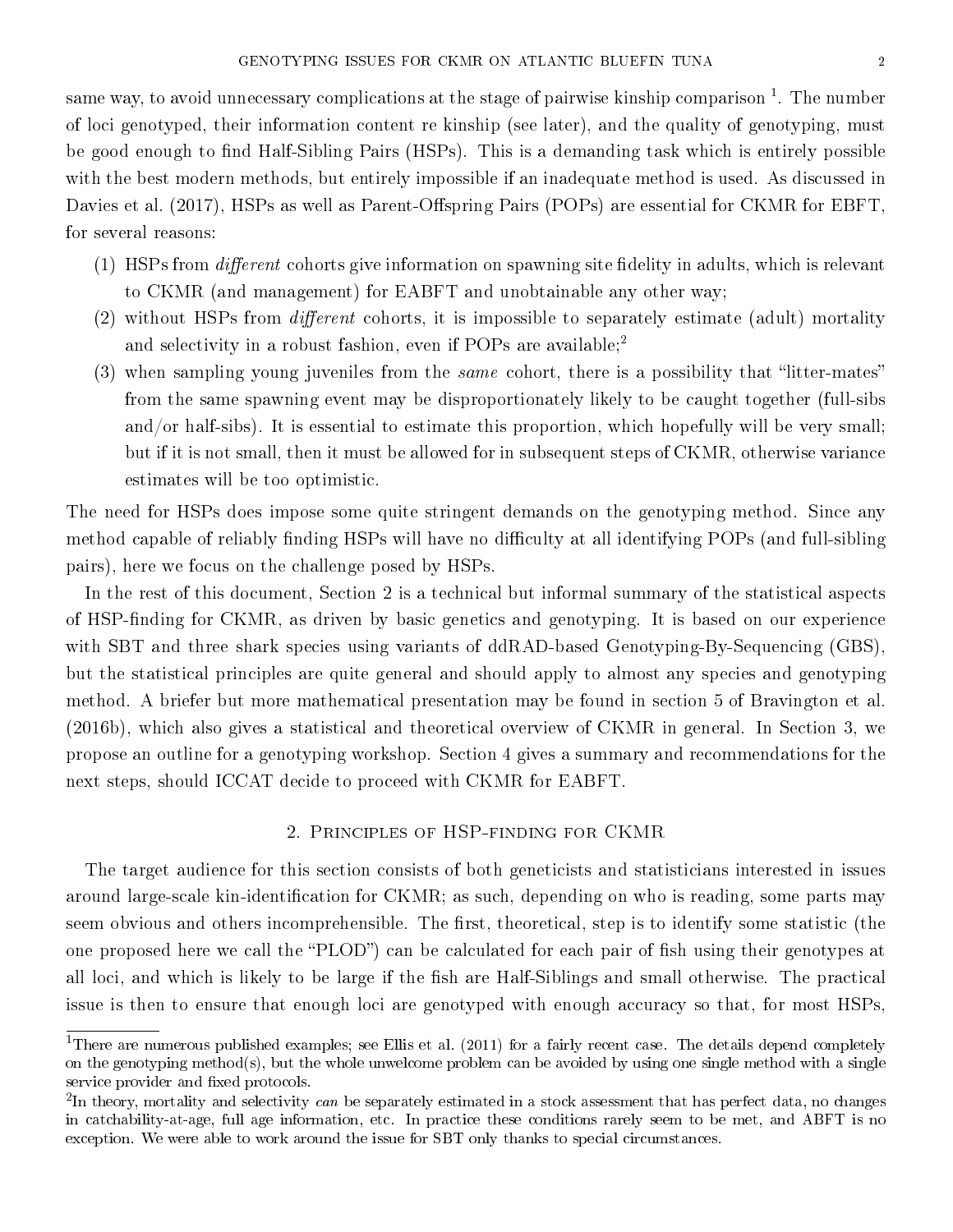their PLOD will be high enough to clearly separate them from all unrelated and less-closely-related pairs. With careful planning and preliminary information on the performance of a genotyping method, this can— and certainly should— be done *before* genotyping the bulk of the samples, so that there are no nasty surprises and no need to re-do any genotyping post hoc.

All the figures shown are schematic, in that the heights and widths and locations of the bumps have been chosen for clarity rather than taken from real data. However, the real examples that we have examined do follow these patterns. For the sake of clarity, we have glossed over many details and avoided discussing rare exceptions; for more depth, see e.g. Thompson (2000) and any number of introductory genetic textbooks and websites. In order to make this document reasonably self-contained, however, we have included some simplified explanations in footnotes and in Appendix A.

We focus here on the issues around HSP-finding *after* genotyping has been done. "Genotyping" here means the entire process that transforms raw genetic data into "the genotype"— the inferred pair of alleles for each sample at each locus $^3$ . For a SNP locus with just two alleles called A and B and no nullalleles (see 2.2), the possible genotypes are AB, AA, and BB. The nature of "raw genetic data" depends on the genotyping method; with GBS approaches, which we think are currently the only practical way to find HSPs for most species, the raw data consist of gigabytes of output on "reads" from sequencing. The details of genotyping are method-specific and largely irrelevant here, where the focus is on what to do with the genotypes after finding them, but it is important to be aware that there are always many steps involved in genotyping, which need to be carefully tailored to the specific genotyping method being used.

And even before genotyping and starting to look for HSPs, a great deal of method-specific background work is necessary in order to: select loci that are "valid", including but not limited to the elimination of paralogous loci; eliminate bad samples (e.g. contaminated  $DNA$ ); confirm that genotype frequencies across samples are as they should be (according to Hardy Weinberg equilibrium); estimate genotyping error rates, etc. Again, these are method-specific details that are out-of-scope for this document. However, to evaluate any genotyping method proposed for CKMR for ABFT, summaries of these steps would need to be considered.

2.1. Distinguishing half-siblings from unrelated pairs in large samples. The primary question to consider is whether a pair of animals is a Half-Sibling Pair (HSP), or an Unrelated Pair (UP), under the assumption that exactly one of those two kinships is correct. Later in section 2.4, we discuss how other types of kin affect matters.

A statistically efficient way to summarize the genotypic evidence for HSPness/against UPness of a pair of fish, is via the PLOD (Pseudo-Log-ODds ratio, based on a log-likelihood-ratio familiar to geneticists), described in A.1 or Bravington et al. (2016b). This is a single positive-or-negative number which tends to be bigger for HSPs and smaller for UPs. Figure 1 shows an idealized histogram of PLOD values across a large number of pairwise comparisons in a large population, where each pair is either an UP or an HSP, and when a very large number of highly-informative loci are genotyped with good accuracy.

 $34$ Genotyping" is also sometimes referred to as "calling" the genotype, and the word "genotype" sometimes also refers to the entire collection of genotypes across all loci for one individual sample.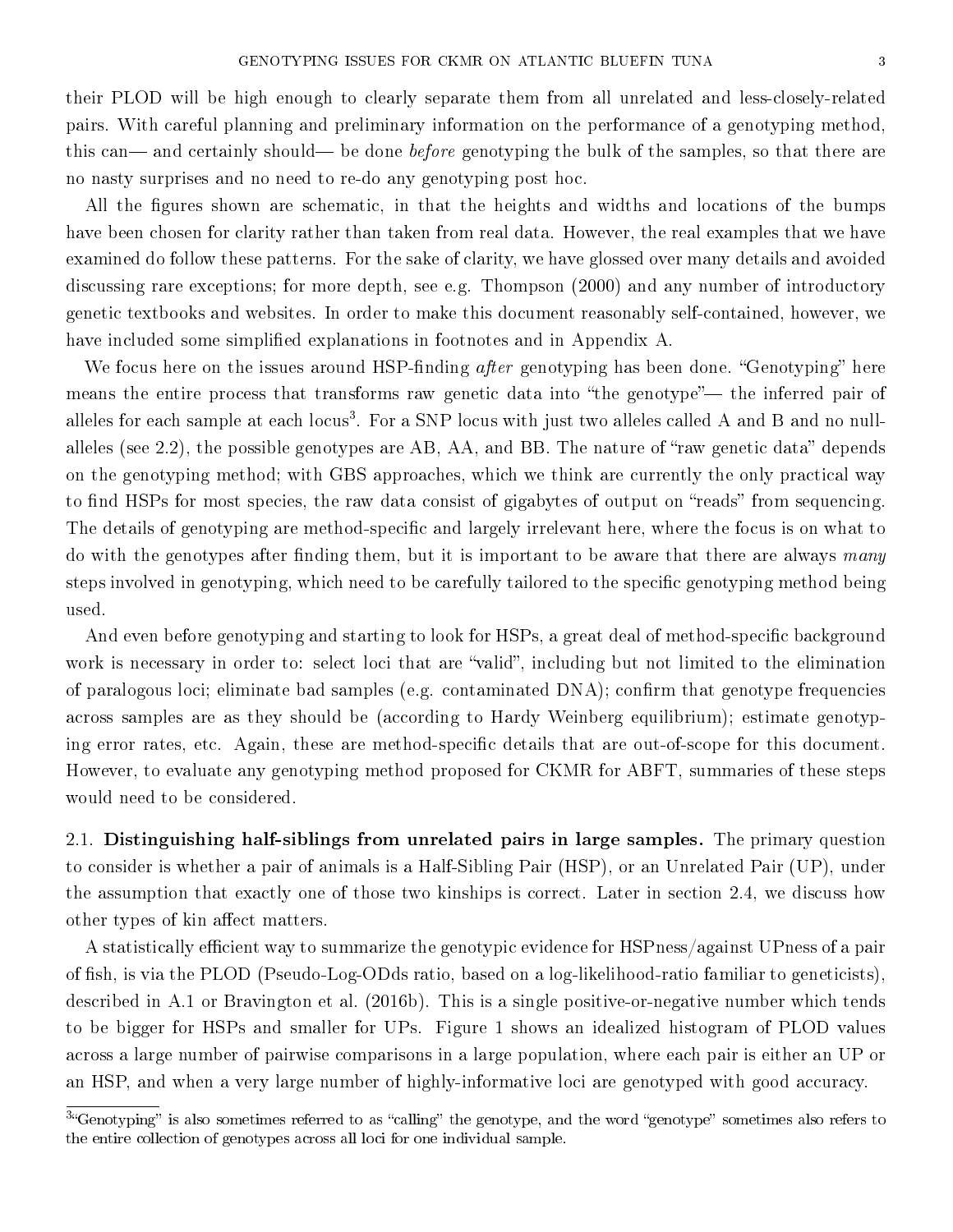Figure 1. Idealized separation of UPs from HSPs based on PLOD. No other kin present.



The figure illustrates several general points:

- (1) The left-hand bump, from UPs, is bigger than the right-hand bump, from HSPs. In practice, the UP bump would actually be several million times larger than the HSP bump; HSPs arise when two animals share a parent, and if there are millions of possible parents, HSPs will be correspondingly rare. "Larger" means that both the height and the width would be proportionally greater.
- (2) The main reason that the HSP bump is wider than the UP bump, is variability in the amount of co-inherited DNA in different HSPs. There is a  $50\%$  probability that any single locus in an HSP will include one co-inherited copy; but DNA comes in strands, and physically-nearby loci will tend to share the same co-inheritance status— ie they are "linked" (sections A.2 and A.3). For close-kin such as HSPs, but not for UPs, this leads to lack of statistical independence between the per-locus components of the PLOD, and hence higher PLOD variance for HSPs, and hence a wider bump.
- (3) In this idealized situation, it would be easy to distinguish HSPs from UPs, because there is clear separation between the bumps. Of course, in practice there is overlap between the two bumps and one does not know the "colour" of an given pair in the overlap region; the point is to classify each pair based on its PLOD.

The key to successful HSP-finding is to ensure that enough of the HSP bump on the right is clearly separated from the UP bump (and bumps from other less-close kin; section 2.4). One very important point is that the entire statistical distribution of the UP bump (height, location, and spread) can be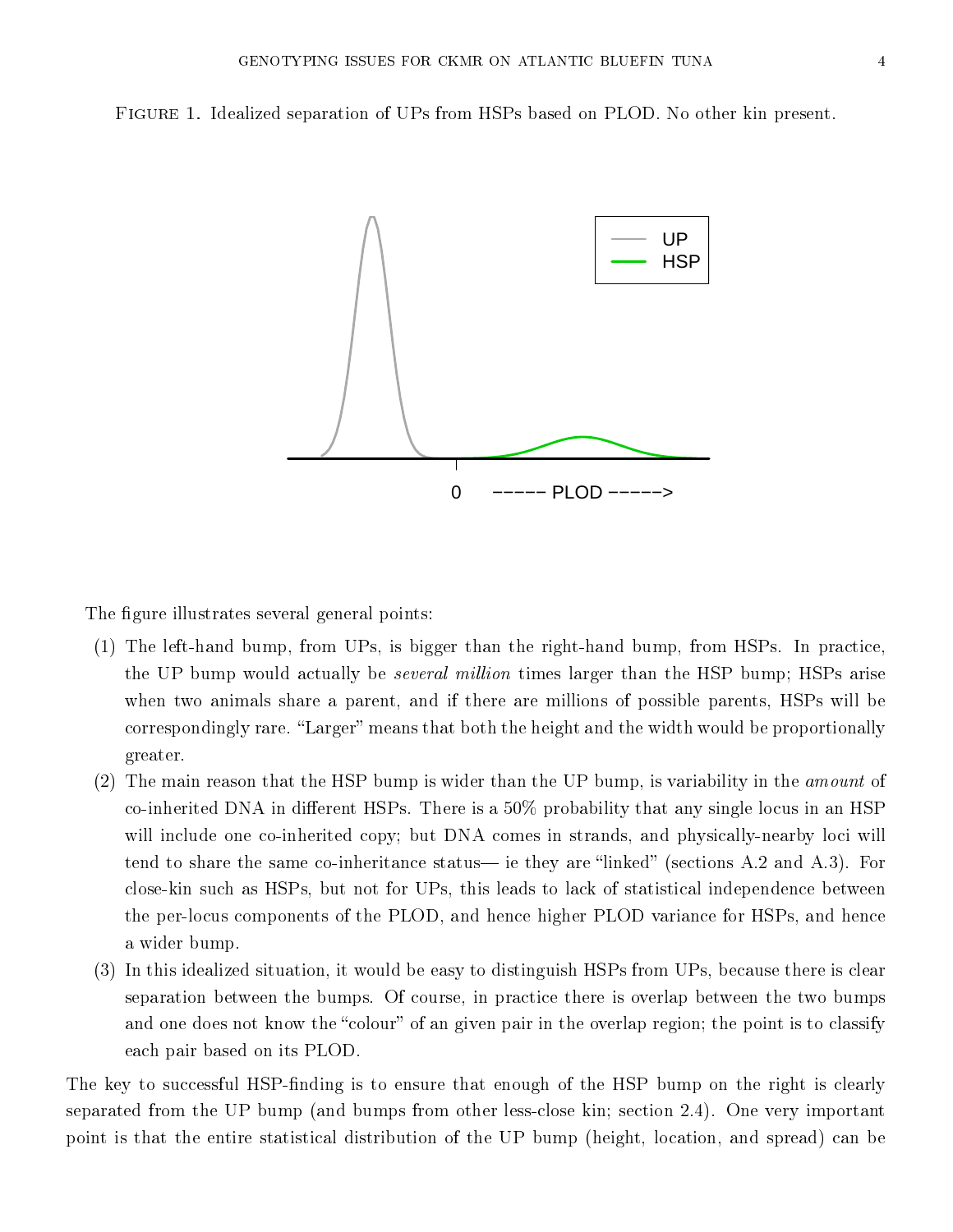predicted in advance, and also checked against the observed histogram, the vast majority of which will consist of UPs. For the HSP bump, the mean can be predicted, but not the variance (i.e. spread), because the extent of linkage cannot be known in advance; and not the height, because that is driven by the very population size that we are trying to estimate.

In practice, we (i) probably will not have, (ii) possibly cannot have, but (iii) fortunately do not actually need, enough genotyped loci to get such clear separation as Figure 1. To show what could go wrong with too few loci, Figure 2 zooms into the overlap region, where this time UPs are (as in reality) much more common than HSPs. The UP bump spreads well into the HSP bump; the nature of tail-probabilities, and the far greater number of UPs to HSPs, makes the UP bump seem more like a cli (note that the histograms show expected values, so are much smoother than would really be seen). This situation would clearly not be satisfactory; there are only likely to be a few hundred true HSPs, and though a handful would still show up on the far right-hand side, the curves cannot clearly be separated, assumptions cannot be checked, and it would be impossible to estimate how many HSPs were lost if a PLOD threshold was set. Metaphorically speaking, the green hillock of truth has been buried under an avalanche from the grey mountain of irrelevance.

Figure 2. Poor separation with too few loci. Left-Hand Side is comparable with Figure 1 and shows what would be seen for an idealized large dataset; RHS shows the same data as LHS, but with almost-log-scale on the y-axis, in order to fit both UPs and HSPs.



2.1.1. A systematic algorithm. By increasing the number of SNPs in Figure 2, we could eventually get reasonably clear separation (assuming the new SNPs are much like the old in terms of their power to detect HSPs), as in Figure 3. At that point, a statistically valid approach to finding HSPs is as follows:

- (1) Check that the left (UP) bump closely coincides with the theoretical mean and variance for UPs. If not, then there is some problem with the loci/genotyping/modelling/assumptions, which needs to be fixed.
- (2) If the UP bump has the correct mean and variance, then take some rough idea of the likely number of true HSPs and choose a threshold PLOD value  $\eta$ , high enough that the number of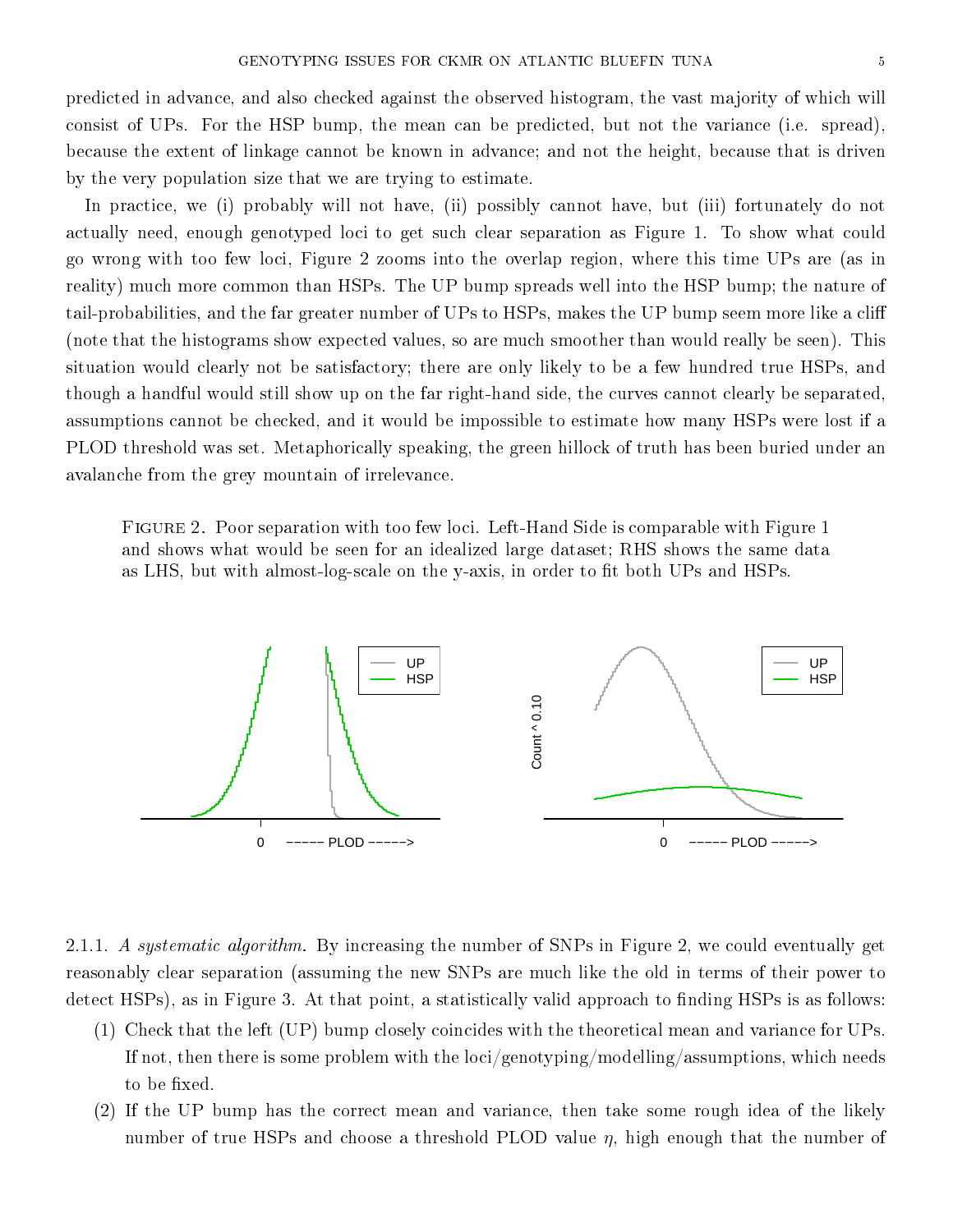Figure 3. Reasonable separation with more loci. Blue dashed line could be a reasonable threshold  $\eta$ .



UPs likely to have PLOD  $> \eta$  is no more than a small proportion— say, well under 1\%— of their total number. This ensures that false-positives from UPs will not be a problem. The likely number of true HSPs does not need to be precise, just order-of-magnitude; it would presumably come from a design study such as Davies et al. (2017), erring on the low side when in doubt. However, calculation of the tail probability for the UP bump needs some mathematical care, because the tail probability is so extreme, e.g.  $10^{-6}$ ; for example, a Normal approximation should not be reliable.

- (3) Confirm that the mean PLOD for HSPs is about where it should be (sample size will be limited here, but some bump corresponding to HSPs should be clearly visible). If not, this again indicates that there is some underlying problem to fix, as in step 1.
- (4) If  $\eta$  is above or even close to the mean PLOD for HSPs, then more loci and/or more accurate genotyping will be needed.
- (5) Otherwise, estimate the PLOD variance for HSPs based only on those pairs with PLOD above the expected value for HSPs (see Bravington et al., 2016b). This automatically accounts for the effects of linkage.
- (6) Using the variance from the previous step, estimate the probability that a true HSP will have PLOD  $\langle \eta$ , i.e. will be a false-negative. This probability is the key ingredient for developing an unbiased CKMR model based on "definite HSPs" (i.e. pairs with PLOD  $> \eta$ ) with appropriate allowance for false-negatives.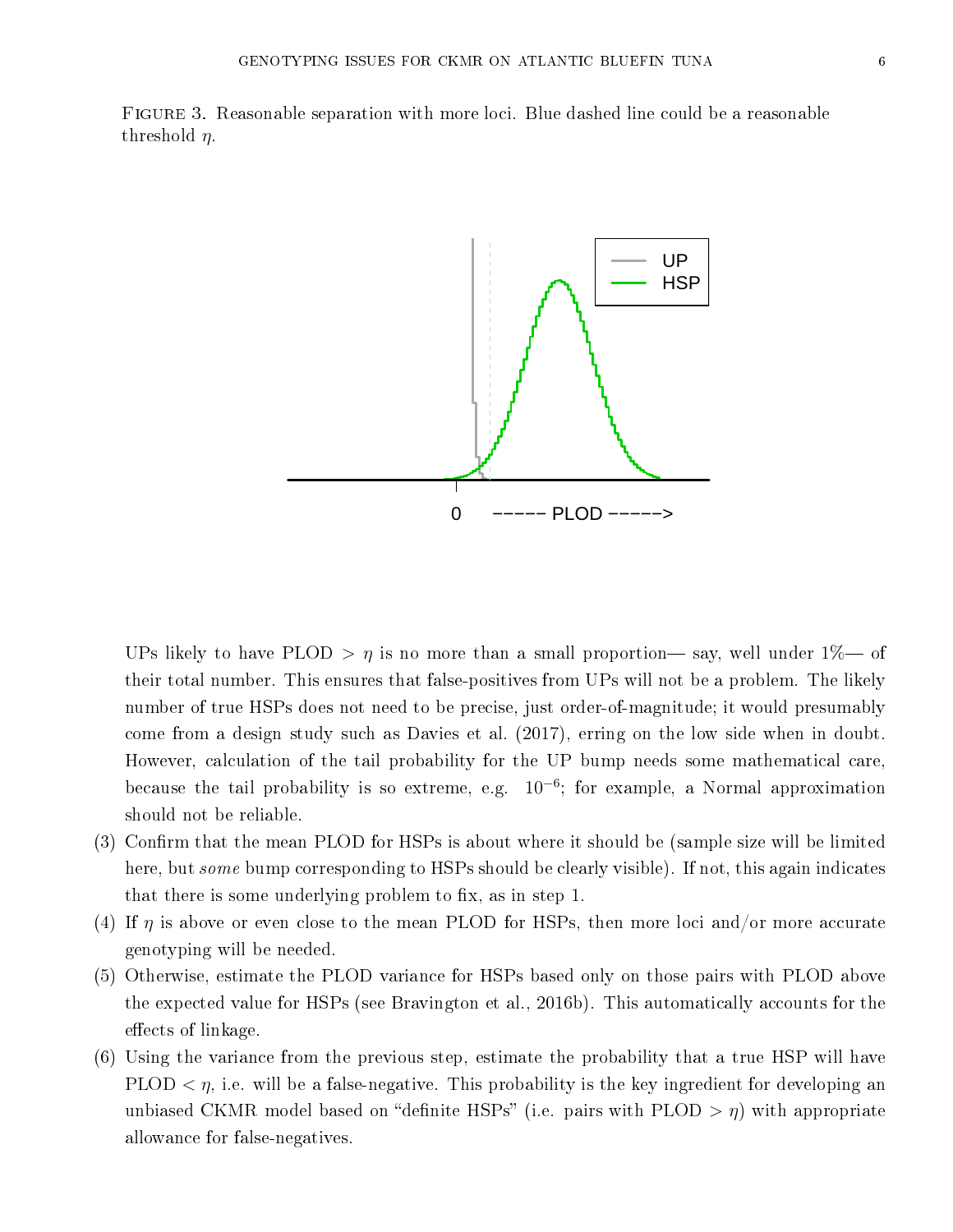(7) The threshold  $\eta$  may need to be refined to exclude more distant kin such as cousins; see section 2.4.

The actual number of loci needed for HSP-finding depends on the species, partly because the size of the UP bump relative to the HSP bump depends on the population size, and partly because the number of potential loci tends to vary between species, and it is easier to pick good loci if there are more to choose from. For SNPs, the theoretical minimum number of with maximally-informative loci needed may be somewhere around 1000-1200, though we have never tried to work it out exactly because in practice it is not easy to find maximally-informative loci (e.g. all with Minor Allele Frequency, MALF,  $\approx 0.5$ ). In practice, we have managed to get good separation of bumps for several species using around 1500 loci, but only after carefully selecting loci with high information content (e.g. MALF certainly  $>0.1$  and preferably close to 0.5; low incidence of nulls, except when using the technique mentioned at the end of section 2.6; of course, basic  $QC$  such as Hardy-Weinberg checks must also be satisfied).

Given that so many SNPs are required for HSPs, targeted assays ("SNP chips") would appear to be out of the question financially; GBS seems the only affordable way. However, there are many different GBS methods, which vary in the the quality of genotyping, quantity of loci, and cost; different GBS methods are suitable for different purposes, and the suitability of a method for CKMR needs to be checked specifically.

2.2. **Null alleles.** Each sample has two copies of each locus, which may carry the same or different alleles. But sometimes genotyping will only reveal one copy (or none)— the "missing" copy is a null allele<sup>4</sup>. The presence of nulls can be inferred by first assuming they don't exist and then looking for a "heterozygote deficiency" amongst a large (say,  $100+)$  sample of genotypes assuming Hardy-Weinberg equilibrium (HW), given the estimated allele frequencies under the HW assumption (although, notoriously, there are many other reasons why HW can fail, so those possibilities also need to be ruled out). Failing to deal with this would be a major QC error which would leave the UP and HSP bumps in badly the wrong place, and ruin the identification of HSPs. However, heterozygote deficiency is a routine QC check, and there is no technical difficulty in estimating the null frequency for each locus based on its "heterozygote deficiency". After adjusting the PLOD calculation accordingly, the UP and HSP bumps should end up in the right place. The main issue with nulls is the difficulty or impossibility (but see section 2.6) of distinguishing an "AO" genotype (one copy having allele A, the other copy having a null allele) from an "AA" (homozygote, i.e. two copies of A). Having to genotype such cases as "either AA or AO but not sure which" can substantially reduce the power of a locus for kin-finding, compared to another hypothetical locus with the same MALF but no nulls.

Whether a copy is read as a null depends on the genotyping method, and of course the species and loci involved. With microsatellites in SBT we found a low incidence  $(1\%-3\%)$  of nulls in most of the loci we used, rising to  $15\%$  in a few loci that we used later only in confirmation tests; however, we

 $4$ That definition is somewhat loose, but this is not the place to try to make it precise. There is a terminological minefield around nulls; for example, "random" genotyping error can also cause an allele that is "really" present, to be overlooked just by chance. Probably, the most useful distinction is between "heritable nulls" (which will repeatedly appear in repeat genotyping, and also manifest themselves in descendents) and nulls-through-error. In this document the focus is primarily on the former, but the two are not necessarily easy to tell apart.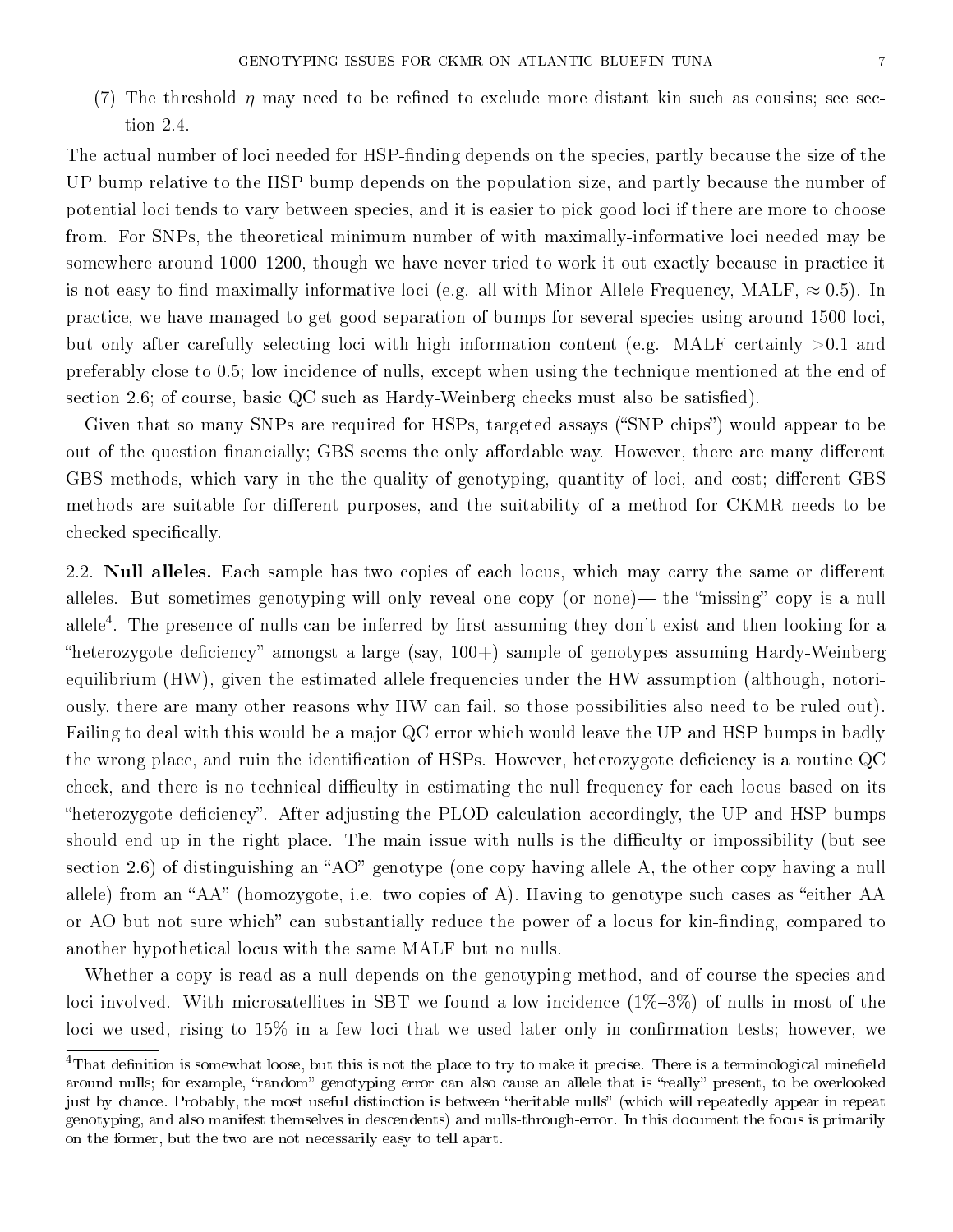deliberately tried to choose loci with nulls. With our current GBS methods, we have found nulls to be very common in tuna (and less common, though still prevalent, in sharks), and there simply aren't enough suitable null-free loci to avoid the null issue altogether. The good news is that, given good sequencing and careful genotyping methods, the presence of nulls can actually be turned from a curse into a blessing for kin-finding; see Section  $2.6$ .

Null alleles are (in our experience) probably the least-ignorable unwelcome complication of genotyping, but they are certainly not the only one. Phenomena such as Copy-Number Variation and paralogous loci seem to be quite prevalent in GBS, but they really belong to the preliminary QC phase rather than the identification-of-HSPs which is the focus of this section.

2.3. Genotyping errors. With thousands of samples and thousands of loci, calling genotypes needs to be an automated process, and the data are not always unambiguous. In principle it might be possible to record specific loci/samples as "not sure" and thereby steer clear of errors. However, kin-finding is computationally demanding even with "definite" genotypes, and to avoid insurmountable computational complexity, we consider that it is much better to always call a single definite genotype at each fish and locus<sup>5</sup>. To deal with the inevitability that some calls will be wrong, overall probabilities of genotyping  $\text{error}^6$  should be estimated, certainly using replicate samples and if possible also using known  $\text{POPs}^7$ .

Genotyping errors (unless negligibly small) have two possible effects on HSP-finding:

- If the errors are not allowed for when computing PLODs, the UP and HSP bumps will not fit the theory, and classification of HSPs will go wrong; this would be a serious problem.
- If errors are properly allowed for in the PLOD, then the UP- and HSP-bumps will overlap more than if no errors were present.

2.4. Other kin. There are three types of non-HSP kin to consider: more-related than HSP, equallyrelated (on average), and less-related. Here, "related" means "expected proportion of Identical-By-Descent (IBD) alleles"; random variability can affect the actual IBD proportion of a given pair, so occasionally a pair of cousins will share more genetic material than a pair of siblings.

More related:: Duplicate fish (and identical twins), POPs, and Full-Sibling-Pairs (FSPs) are immediately obvious in PLOD histograms as clusters or outliers way to the right. These kintypes can easily be distinguished by further checks, and errors are negligible given the number of loci required for HSPs. Note that FSPs of different ages should be very rare in typical long-lived teleost CKMR, since they require the same two adults to mate in different years. (Within-cohort

<sup>&</sup>lt;sup>5</sup>For some loci, it may be preferable to group certain genotypes; e.g. if the alleles are A,B,O (null) as in section 2.2, then it may be best to assign each sample only to one of the 4 categories AB, AA/AO, BB/BO, OO rather than to try to separate AA from AO.

 ${}^6$ Genotyping error rates will vary according to the locus and the specific genotype that is called, but (in our view) no attempt should be made to estimate sample-specific rates, because that makes kin-finding spectacularly more complicated. Certainly, some samples will have worse quality DNA than others, but the practical way to deal with that is to run QC at the sample level, rejecting entirely those samples that show (for example) an unlikely high or low proportion of heterozygotes (which can arise from contamination and from poor DNA extraction, respectively).

<sup>&</sup>lt;sup>7</sup>In the early phases of CKMR for a new species, POPs will probably not be available.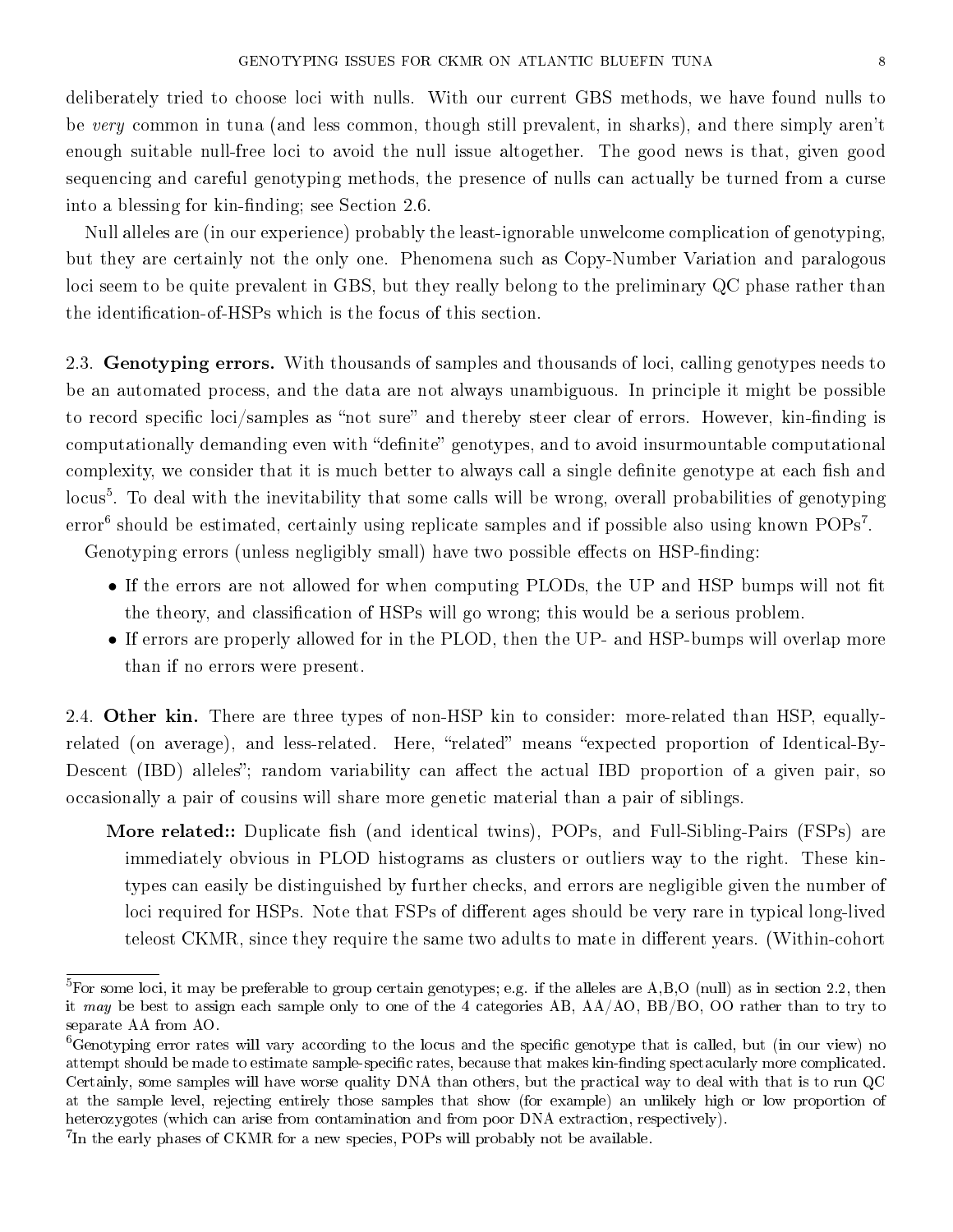FSPs are possible if larvae/juveniles from the same spawning event continue to associate until the point of capture; see Bravington et al., 2016b.)

- **Equally related::** HSPs have the same average relatedness as GGPs (Grandparent-Grandoffspring Pairs) and FTPs (Full-Thiatic-Pairs<sup>8</sup>, i.e. Aunt/Nephew etc). These pairs cannot be directly distinguished from PLODs. In theory, there would be some prospect of distinguishment given "dense marker sets" (enormous numbers of SNPs) and a very good genome assembly, but even if possible— that level of genotyping is both unaffordable and unnecessary for fish. FTPs should be very rare, basically for the same reason as FSPs; GGPs cannot arise if the animalsto-be-compared are lethally sampled before maturity (i.e. if HSP comparisons are restricted to immature fish, as proposed for EABFT).
- Less related:: The next-most-related type of kin are HTPs (Half-Thiatic-Pairs, i.e. grandparent of one member is parent of the other) and after that HCPs (Half-Cousin-Pairs, i.e. one shared grandparent). HTPs are rarer than HSPs<sup>9</sup>, while HCPs are commoner than HSPs, but by less than an order of magnitude; in other words, these two bumps are much closer in height to the HSP bump than to the UP bump. Although there are other kin-types with equal expected relatedness to, say, HCPs, they require repeat matings in different years, so are ignorably rare.

Since the first two cases are straightforward, we concentrate here on the third, less-related, case. There is little prospect of definitively identifying HTPs or HCPs using the approach developed for HSPs. However, the risk is that the HCP or HTP bumps could overlap the threshold  $\eta$  used to exclude falsepositives from UPs. Figure 4 shows a possible scenario. The locations of the HCP/HTP bump-centres are completely predictable from theory, but the theory does not *completely* fix their widths or heights. Qualitatively, they will be wider than the UP bump but somewhat narrower than the HSP bump, because the effects of linkage are reduced by crossovers during the extra meioses. The exact widths cannot be predicted accurately even when the overall effect of linkage on the HSP bump is known, i.e. after the width of the HSP bump (HSP PLOD variance) has been estimated in step 4 above. However, with some fairly complicated maths it is possible to use the HSP PLOD variance to bound PLOD variances for HCPs and HTPs (i.e. the bump widths). By combining the upper-bound variance with rough demographic bounds on the relative numbers of HTPs-to-HSPs and HCPs-to-HSPs, one can pick a threshold  $\eta'$  which should exclude almost all false-positive "HSPs" that are really more distant-kin. It is not necessary to choose  $\eta'$  precisely; the important thing is to err on the side of safety and make sure that  $\eta'$  is too high rather than too low. As with UPs, compensating for false-negative HSPs with PLOD  $<$  max  $(\eta, \eta')$  is straightforward, and (if enough loci are used) incurs only a mild efficiency cost through loss of potential information from a moderate number of kin.

Kin-types more distant than HCP are essentially irrelevant; while they may be more common than HCPs they will not be greatly so, so their bumps will not be much larger; their bumps are narrower because of diminished linkage effects; any greater numerical abundance is overwhelmed by the greater

<sup>&</sup>lt;sup>8</sup> Thiatic" is a close-to-genderless term based on the Greek  $\theta \iota \alpha / \theta \iota o \varsigma$  for Aunt/Uncle.

<sup>&</sup>lt;sup>9</sup>At least when the birth-dates of the pair are fairly close, as they will be at the start of a CKMR study, because the "grandparent" has to survive for at least one extra generation before spawning successfully again.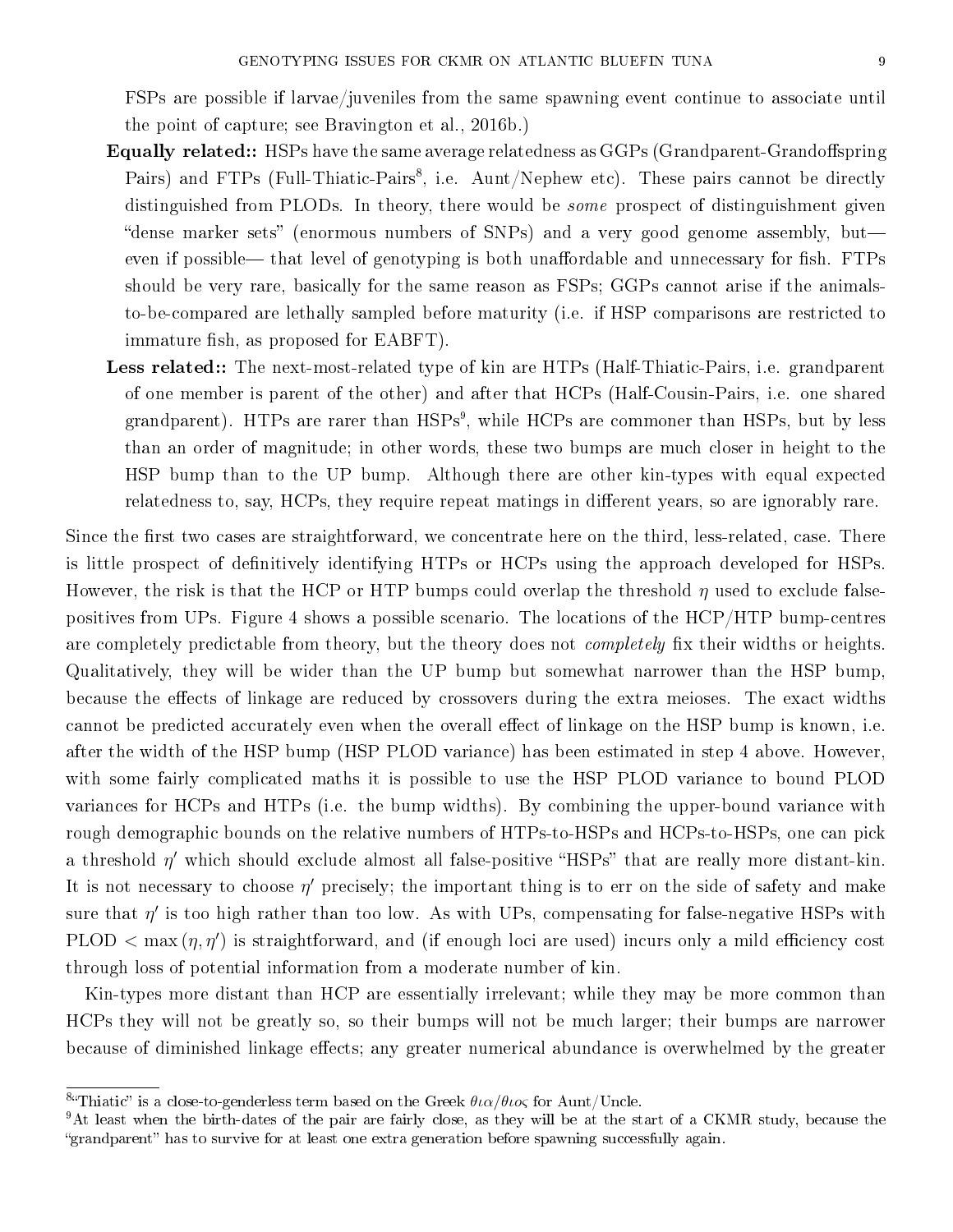FIGURE 4. Other types of kin. Blue dashed line shows  $\eta$  for UPs; orange dashed line shows  $\eta'$  for HCPs/HTPs. Here, the main risk of contamination is from HTPs, but the widths and heights are fairly arbitrary (and the UP curve especially would be far larger) so the relative positions of the dashed lines could be quite different in reality.



distance of their bumps from the HSP bump, combined with the superexponential rate of decay in tail probabilities. In effect, distant kin just blend into the UP bump; the only relevant kin-types for falsepositive concerns are UPs because there are so many of them, and HCPs/HTPs because they are fairly closely related.

Since the genotyping method and the suite of loci need to be selected *before* any HSPs are available, i.e. before the effects of linkage on HSP PLOD variance can be estimated from data, there is a slight theoretical risk that the HTP or (less likely) HCP bump could overlap with the HSP bump. The critical point would come if  $\eta'$  reaches the HSP PLOD mean; even this should be survivable since a clear bump of HSPs should still be visible, 50% of the true HSPs would still be available, and it would still be possible to estimate the PLOD variance. Happily, such a high  $\eta'$  seems most unlikely. For a tuna with 24 chromosomes, even if there were no crossovers (the most conservative assumption, but a biological impossibility), a simple binomial calculation shows that under 1% of HTPs would have a true relatedness as high as the PLOD mean for HSPs. With crossovers at human rates, the overlap between HTP and HSP curves (which is roughly the proportion of false-negative HSPs) might be around 3%. In practice, we cannot know the true relatedness for each pair but instead have to estimate it using a finite set of loci, which will make the bumps somewhat wider and the actual overlap somewhat larger, but certainly there seems no reason for concern about viability. Given the abundance of ABFT, we suspect that UPs rather than HCPs/HTPs will be the dominant source of overlap (i.e. that  $\eta > \eta'$ ).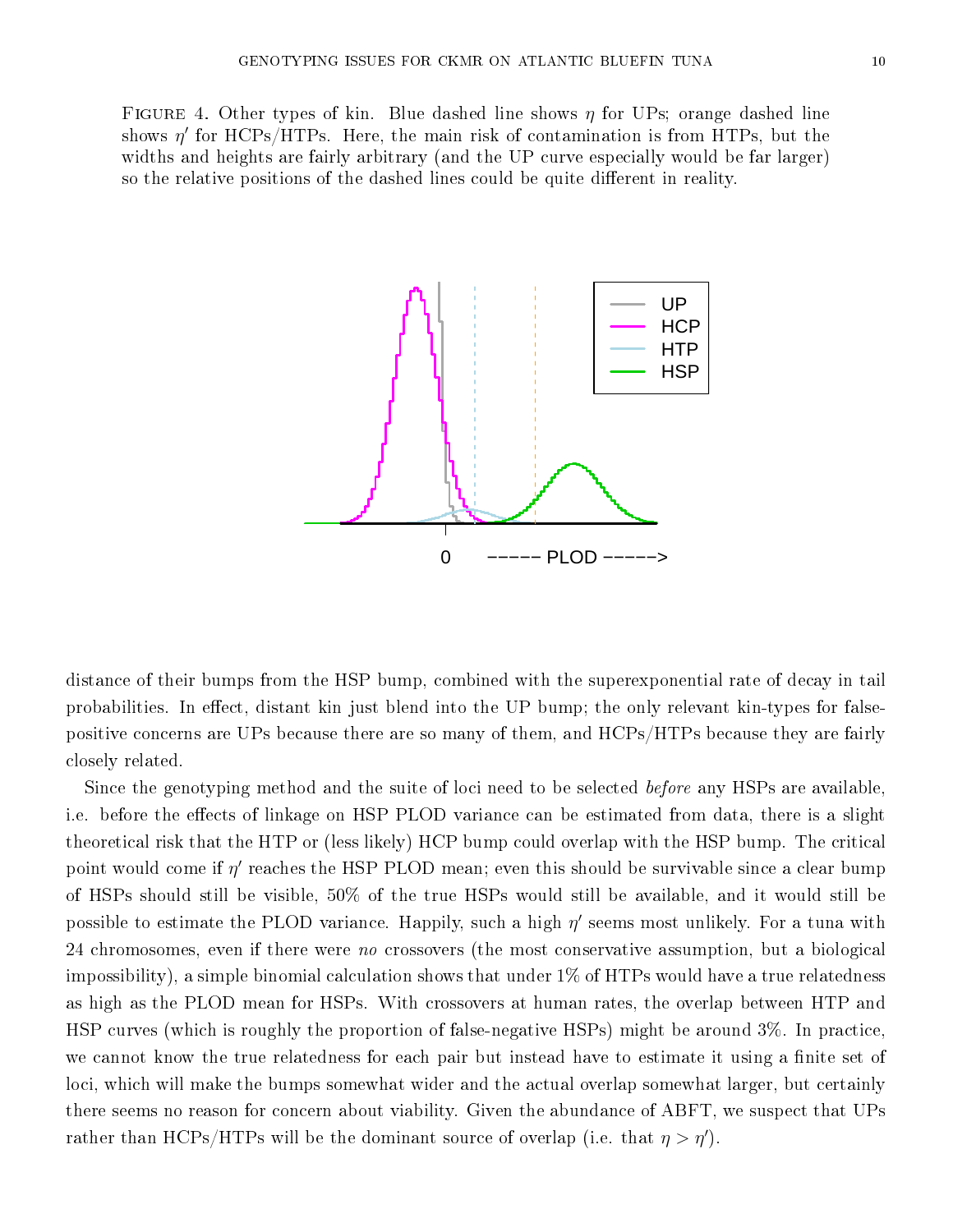2.5. Utility of physical-linkage data. The ideal basis for deciding on HSPness would be the proportion of the pair's genomes that is coinherited, a.k.a. Identical-By-Descent (IBD). But IBDness cannot be ascertained directly; all we can do is examine "identicality" of alleles, which could happen either by coinheritance or by inheritance from different ancestors who just happened to pass on the same allele. With biallelic SNPs, the latter is a very common event, and as we have seen, it therefore takes a large number of SNPs to distinguish HSPs from UPs.

However, if several SNPs are situated close by on a small fragment of the genome, then either all of them or none of them will be coinherited<sup>10</sup>. If we examine one such fragment with say 20 SNPs in two animals, and find that all 20 do have an identical allele, then it becomes rather likely that the fragment is coinherited. Since a truly unrelated pair will not have *any* coinherited fragments, whereas typically  $50\%$ of fragments will be coinherited in HSPs, finding even one coinherited fragment is quite informative much more so than just checking 20 SNPs scattered across the genome. In principle, with a moderate number of SNPs on a moderate number of fragments, we might be able to do a more precise job of identifying HSPs; this means a more efficient use of the samples, since fewer HSPs would be sacrificed as false-negatives.

There are several ways that such physical-linkage (i.e. fragment) information might be obtained, e.g. in the course of genome-assembly (Yandell and Ence, 2012). However, it is certainly not essential for finding HSPs, and our view has been that developing an assembly, and the methods to use it, is an unnecessary expense and distraction for CKMR— at least with the type of SNP-based GBS genotyping method we are are using.

Nevertheless, if physical-linkage information becomes available later, say via a genome assembly with "high N50" (i.e. big fragments), then it may prove useful for lowering the false-negative rate without needing to change the genotyping, just by using the knowledge that particular sets of loci are likely to be coinherited. If the false-negative rate is already low, though, the efficiency gain would be small.

2.6. HSP-finding experiences at CSIRO. This is a brief summary of our experiences at CSIRO, starting in roughly 2013, of HSP-hunting in four species (we have several more under development). The point is not to give exhaustive details of our methods, nor to claim that they are the only possible route to success, but rather to show that the steps in section 2.1.1 can be implemented successfully—and also that it would be entirely possible to fail, via inadequate QC, insufficient loci, and/or insufficiently precise genotyping.

So far we have interim or final results<sup>11</sup> for three shark species and near-final results for SBT (where we have not yet genotyped enough samples to see HSPs). For the sharks, where population sizes are much smaller, we used "DArTseq $(TM)$ ", a GBS method that includes a double-digest complexity-reduction step. Broadly similar patterns were found in all species, with good repeatability, null alleles present at detectable frequency though not especially common, usually only one SNP per locus, and overall low SNP density on the genome (for one species, with very small population size and very recent evolutionary history, it was necessary to genotype twice with different sets of restriction-sites in order to get enough

 $10$ Unless a crossover has occurred, which is unlikely unless the fragment is very long.

 $11$ I.E. to the point of HSP-identification; the ensuing CKMR models are either in submission or in preparation.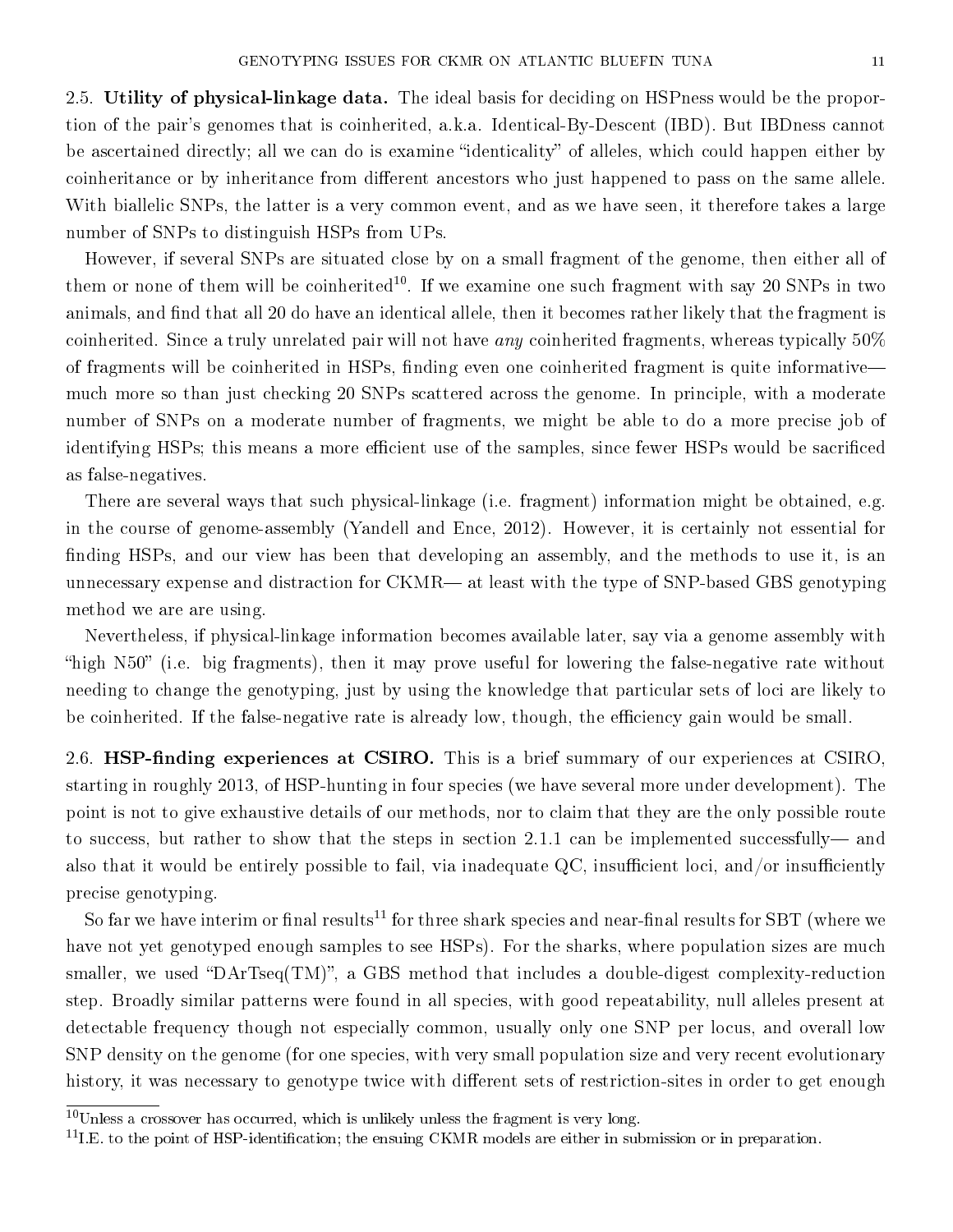SNPs). After QC, we were left with  $1200-1500$  satisfactory loci. The initial analysis for two species showed that the UP bumps and HSP bumps were not quite where they should be, but this proved to be a result of large-scale population structure (i.e. different allele frequencies in different subpopulations), and was eliminated on reanalysis of subsets. For the one shark species where we so far have completed all analyses, there was no problem picking thresholds leading to negligible false-positive and low ( ${<}5\%$ ) false-negative rates; the  $\eta'$ -threshold for HCPs happened to fall just below the  $\eta$ -threshold for UPs.

With SBT, we began genotyping in 2006 using the only proven method then available (microsatellites; Bravington et al. (2016a)). In 2013, we decided to switch to what eventually became "DArTcap(TM)" even though this would entail the pain and expense of re-genotyping most of our existing samples. There were three or four reasons, including long-term cost-savings (Bravington et al. (2014); Bravington et al. (2015)), but the most important was that a SNP-rich method would be the only way to unleash the power of HSPs.

The large sample size for SBT also dictates a slightly different approach than for sharks, because of both cost-scaling and increased need for genotyping accuracy with a much larger "UP bump". We are now using "DArTcap(TM)", which follows the double-digestion by a capture-probe step to focus on selected loci and give high read-depth for low cost. We selected loci for capture based on a pilot DArTseq run similar to the shark process in 2014/5, which we used to largely eliminate paralogous loci and pick loci with statistically informative Minor- and Null-Allele Frequencies. The SBT work is not yet finished (there are about  $20,000$  samples to genotype; Farley  $(2016)$  and Davies  $(2016)$ ); the summary here encompasses a pilot DArTcap study in 2015 using about 600 loci and 200 samples (Bravington et al. (2015)), plus a preliminary examination of the larger set of loci that are being sequenced on the full set of samples.

The SBT genome— which is presumably similar to other bluefin genomes— looks rather different to the shark genomes. SNPs seem to be much denser in SBT, and most of our loci have occasional mutations at extra sites as well as the "target" SNP. Null alleles— presumably from mutations at restriction sites are very common, and show high repeatability and heritability, as confirmed on our set of known POPs from microsatellite analysis. Average read-depth varies across loci, but for most loci the mean read-depth among heterozygotes is several hundred, which permits fairly reliable discrimination between single-null and homozygote genotypes (e.g. AA vs AO). Although this discrimination is not perfectly accurate, the error rate can be estimated and allowed for when constructing the PLOD. Other types of error rates, e.g. in calling heterozygotes or double-nulls, appear to be negligibly low.

Based on the pilot study (Bravington et al.  $(2015)$ ) we expect to find about 1500–1600 usable loci for SBT, and the UP bump matches the theory; we do not yet have enough genotypes to see the HSP bump. It turns out that these 1500 loci should be ample for HSP-vs-UP identification in SBT (i.e.  $\eta$  will be well to the left of the HSP bump's mode) but *only* because of the ability to discriminate AA from AO pairs; if read-depths were lower so that we were forced to genotype such cases as "either AA or AO" without discriminating, then we would need more loci (and have to pay more) to avoid the situation of Figure 2. Of course, the frequency of null alleles depends on the genotyping method, but with DArTcap we have been able to turn the apparent problem of frequent nulls into a considerable advantage.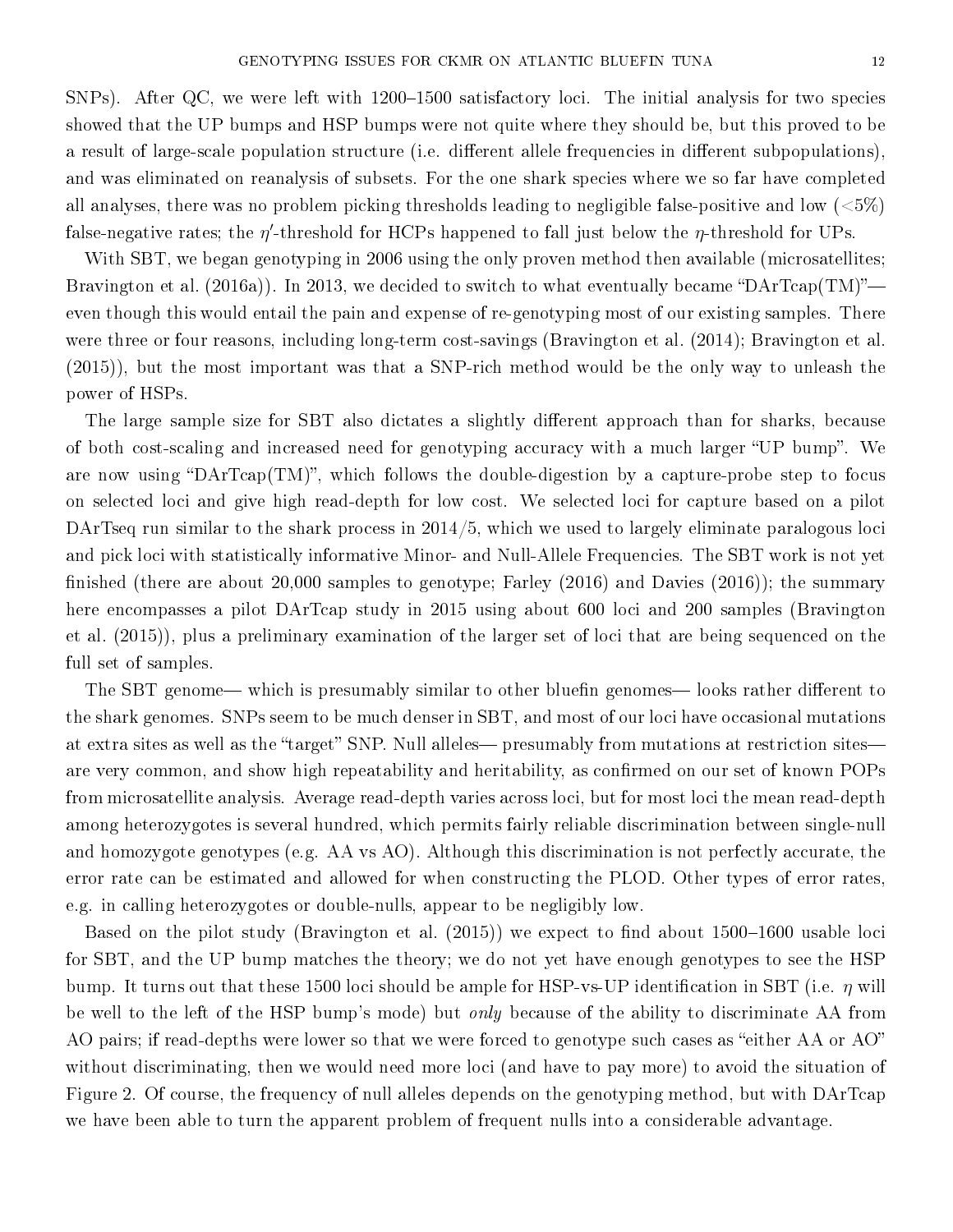So far, we have been pleased with the results from DArTcap, but of course genotyping technology continues to evolve, and better methods may yet appear. Nevertheless, we did not in 2013 (and do not now) expect to need to change genotyping methods again, as we eventually had to with microsatellites, at least not for "mainstream" teleost and shark projects. Thanks to having HSPs as well as POPs, the information we can now get for CKMR is sufficient for most assessment and management situations that we have contemplated, and the unit cost of genotyping is acceptably low for most species. Costs are likely to drop within-method as well as between-methods, since sequencing itself continues to become cheaper.

In order to use the genotype data in CKMR, we have also developed in-house R code for the HSP finding steps, since existing kinship software is not suitable for this specialized task (see  $A.4$ ). We expect to publish an R package and accompanying paper in late 2017.

### 3. Outline for a genotyping workshop

By now it should be evident that genotyping-for-HSPs is a reasonably complicated topic. A workshop would be a very useful way to explore the issues for different genotyping methods as they pertain to CKMR. There is at least one candidate method (the DArTcap approach we use at CSIRO), but there might be others too and of course finding kin-pairs is not the only genetic issue of importance for ABFT. We expect that any useful workshop on genotyping issues for ABFT CKMR would need to address at least the points below. The prerequisites for the workshop should be clear from the list. Of course, before any workshop, this list would evolve through discussion with interested parties.

- Objectives for genotyping: Kin identification as discussed in this document would only be part of the story for ABFT CKMR. At least three other objectives of genotyping would need to be considered, perhaps requiring different/additional techniques:
	- mtDNA:: Analysis of mtDNA is essential for HSP-based CKMR, since it serves to distinguish (at least probabilistically) maternal from paternal descent for identified HSPs. Allowing for sex differences is important in avoiding bias in CKMR. It is necessary to decide on a genotyping method (usually, different from the way nuclear DNA for kinship is analysed), on which samples need to be analysed, and on how thoroughly to resolve haplotypes.
	- Stock markers:: Distinguishing EABFT samples from WABFT (at least probabilistically) is essential for CKMR for ABFT. The genotyping method is not necessarily the same as for  $kin-finding per se. It is necessary to decide whether all samples are to be genotyped (e.g.$ would there be any point for 1yo in the Med?) and how.

Other markers: e.g. genetic sex markers— useful if available, but how to genotype?

- **Principles and practice:** for HSP identification, and how to assess adequacy of a genotyping method. Presumably this would build on the material in this report. There would be no point in holding a workshop before suitable software exists for doing the calculations in section 2.1.1, and participants would need appreciable time beforehand to prepare performance data.
- Performance data: for each proposed genotyping method. Some or all of the data might have to be extrapolated from preliminary work, rather than being based on any "final set" of loci. To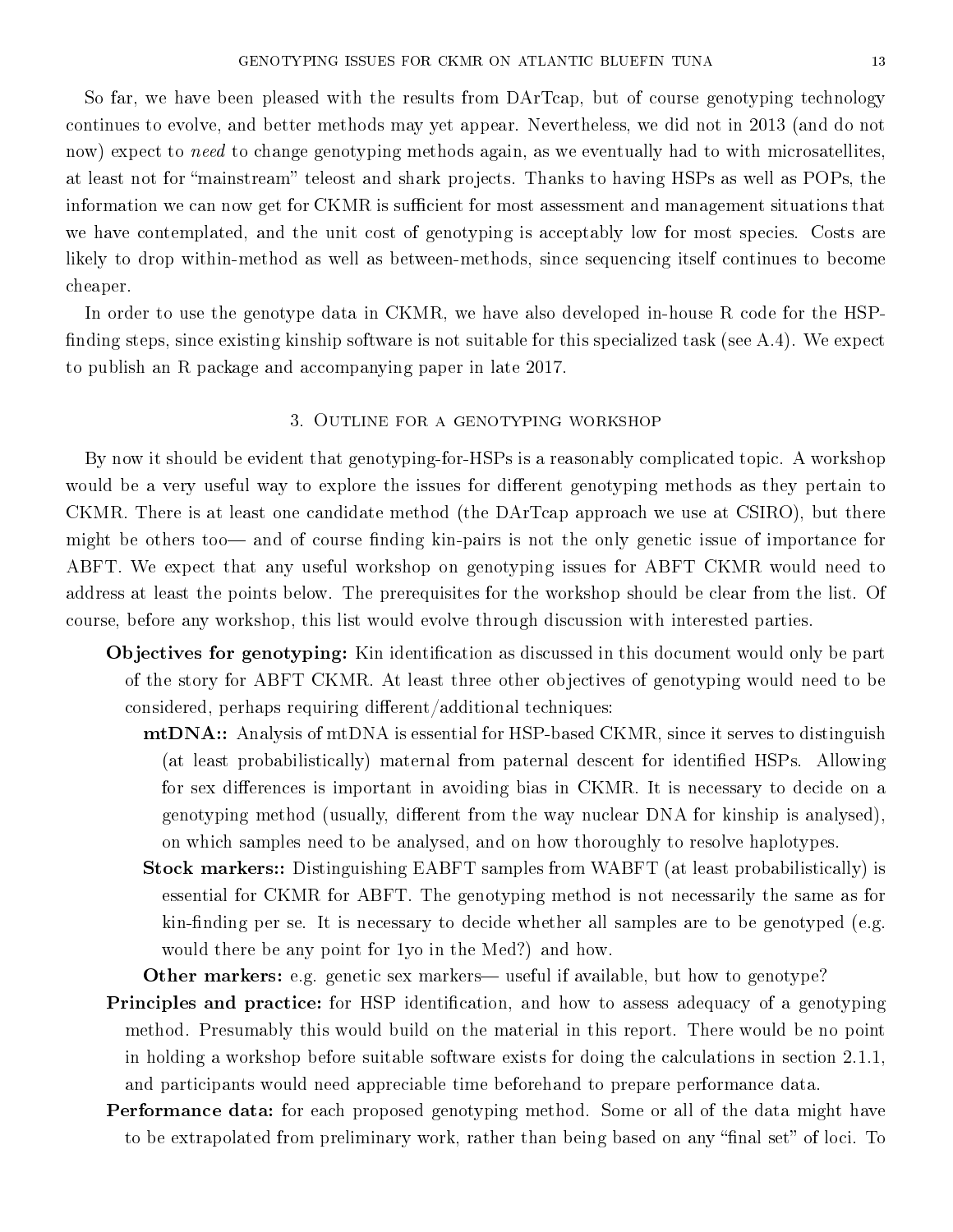assess adequacy for HSP-finding following the statistical principles in section 2, the minimum requirements would be at least:

- expected number of loci
- allele frequencies per locus, including of null alleles
- $\bullet$  estimates of genotyping error rates, for different types of error
- costs
- general diagnostic information on locus selection and compliance with theory, such as observed and expected genotype frequencies.

Other issues: relevant to choice of method and feasibility of CKMR implementation: e.g. value or otherwise of genome assembly; curation of data; QC procedures; logistics.

### 4. Summary and Recommendations

If CKMR could be successfully implemented for EABFT, then it would prove of great benefit to assessment and management; CKMR has the potential to resolve key uncertainties around abundance, stock structure, and fecundity in EABFT which do not seem tractable with any other type of data. Two key issues, though, would need to be addressed before CKMR could be successfully implemented:

- selection of a genotyping method for kin-finding which can find Half-Sibling Pairs with quantifiable reliability;
- detailed design of a sampling scheme (a refinement of Davies et al., 2017), to ensure adequate sample sizes, appropriate ancillary data, quality control, and management of samples.

The statistical principles of finding HSPs with modern genotyping methods, and some of the practical issues that need to be explored within any particular method, are described in section 2 of this document. From our own experience to date, we know that at least one adequate genotyping method does now exist (which would not have been the case 5 years ago). However, there may be other genotyping methods to consider, and the technical issues are complex. We suggest that the best way to start the decision process would be with a small technical workshop to explore the issues in more detail, and to compare preliminary results from any proposed methods (section 3). Considerable preparation time would be needed to get preliminary results for any method that is to be considered at a workshop (and, in particular, no suitable software is generally available yet). Perhaps an achievable timeframe would be in late 2017 to confirm interested participants, methods, and preparatory activities, with the workshop itself scheduled for mid 2018 at the earliest. We note that there is growing interest worldwide in CKMR for tuna and beyond, and hence that there may be parallel initiatives which could benefit from a combined effort.

The second issue, of detailed sampling design beyond the broad outline of Davies et al. (2017), is largely beyond the remit of this document. However, it is worth here touching on implications for genotyping and timelines. The overall sample sizes required for CKMR EABFT suggested in Davies et al. (2017) are modest given the value of EABFT fisheries and the ongoing uncertainty in key assessment parameters. The qualitative data requirements of CKMR are also not much beyond what is needed for assessing most modern industrial fisheries (CKMR needs good-quality tissue samples, in addition to the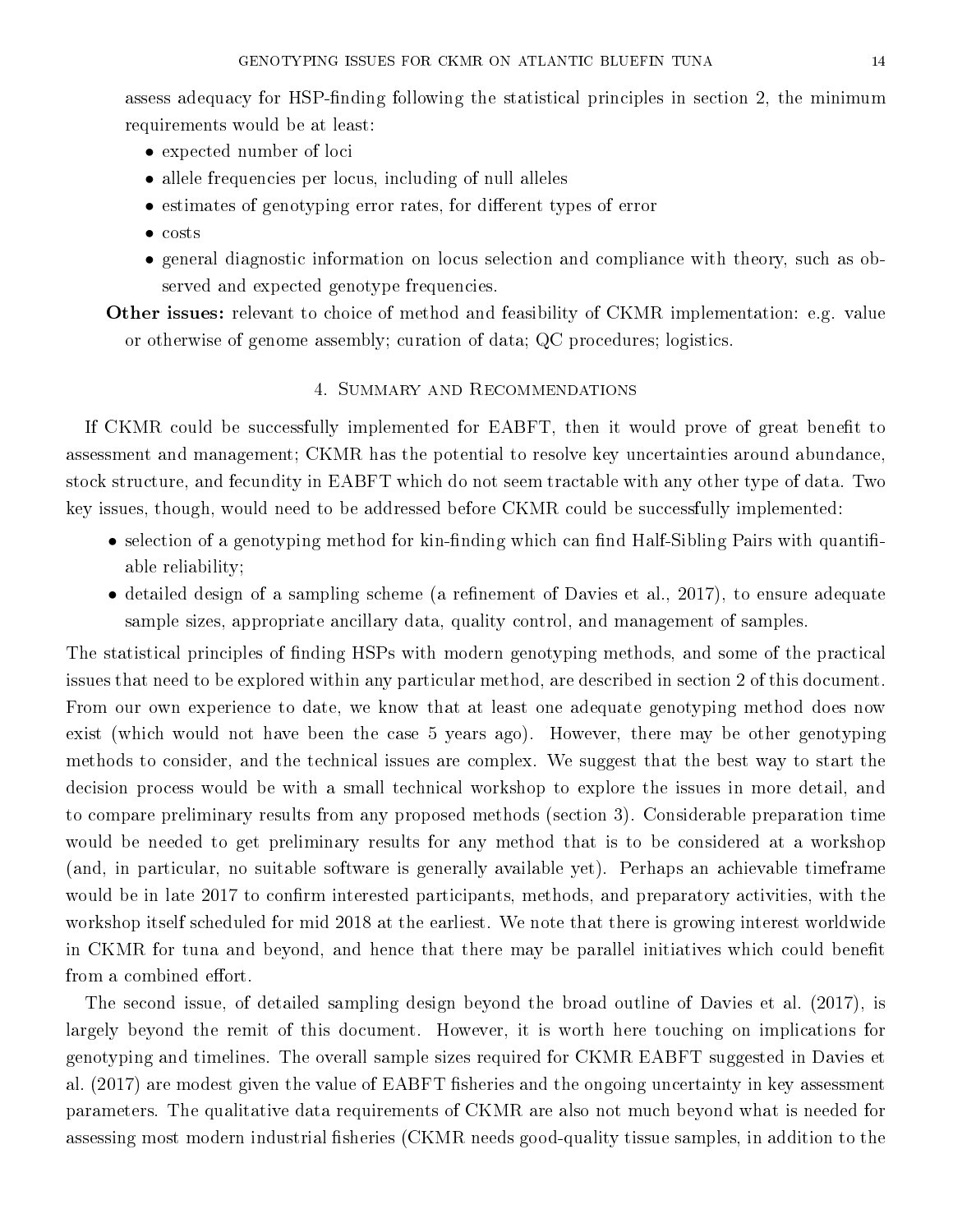usual length measurements and otoliths, and preferably total catch but no need for effort). Although this does not seem overwhelming, there are substantial complexities around EABFT breeding biology and fishery sampling in the Mediterranean, leaving an open question of whether a comprehensive CKMR program in the Mediterranean is currently possible. A staged implementation might be useful—it could help iron out to the sampling and genetic and statistical issues, and to answer some of the basic biology so that any future designs can be streamlined— but even then would need careful design. While there is considerable flexibility in CKMR design (much more so than in, say, line-transect surveys), there are limits beyond which no useful information will be returned. The stock structure discussion in Davies et al. (2017) shows how a parameter like SSB can become inestimable if some key types of CKMR sample are missing, regardless of how well sampling is conducted elsewhere; what constitutes a "key type of sample" can, of course, only be explored through design. In terms of genotyping and timelines, the salient points are that:

- (1) CKMR sampling design, and at least the early stages of sample collection, are largely independent of what genotyping technique subsequently gets used. (A possible exception could be if especially delicate samples are proposed, e.g. larvae; such complications are probably best avoided if alternatives can be found.)
- $(2)$  There is no immediate urgency to make a final decision about genotyping method, because of the time that will be required to do further design and then to accumulate useful numbers of samples. There should thus be ample time to do the preparation required for a successful workshop, to do any further testing required, and to make a considered decision on a genotyping method that will deliver the necessary genetic precision at reasonable cost.

Our recommendation for a way forward on genotyping is as follows:

• Convene a technical committee to develop ToR and activities for a work program leading up to a technical workshop provisionally in mid 2018, aimed at selecting an appropriate genotyping method for EABFT CKMR, as well as methods for other genotyping requirements such as  $E/W$  stock markers. The technical committee would need to: seek participants willing to explore specific genotyping methods; oversee preparation of inputs/analysis along the lines of section 3; organize the agenda and the workshop itself; and keep track of any similar initiatives internationally, since there is no point in duplicating efforts.

### 5. Acknowledgements

Pierre Feutry is thanked for helpful comments on an earlier draft of this report.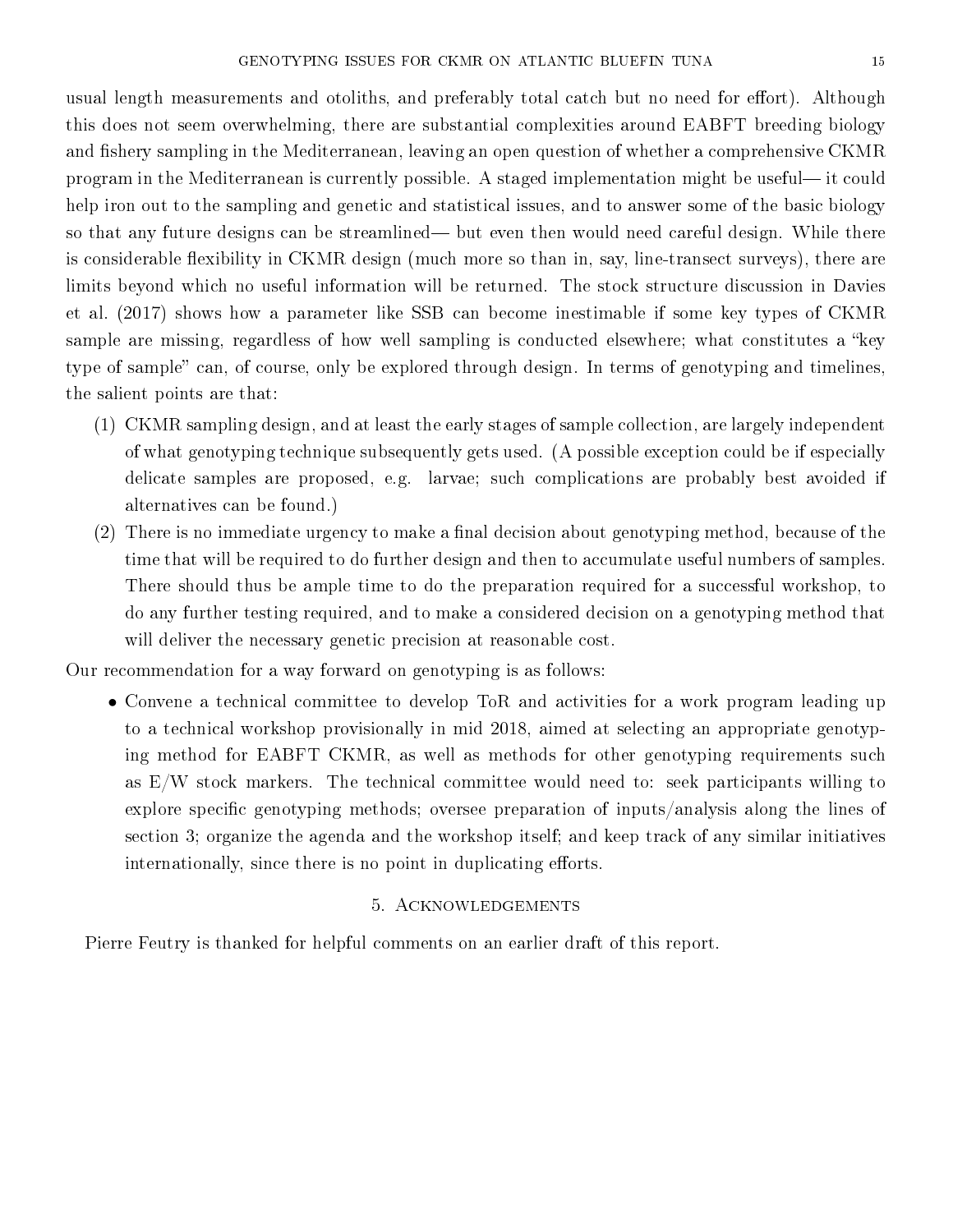### Appendix A. Background

A.1. **PLODs.** In the parlance of statistical genetics, the "LOD score" for one locus  $\ell$  in a pairwise comparison between animals  $i$  and  $j$  is the log-likelihood-ratio:

(1) 
$$
LOD_{HU\ell ij} = \log \frac{\mathbb{P}[g_{i\ell}, g_{j\ell}|K_{ij} = \text{HSP}]}{\mathbb{P}[g_{i\ell}, g_{j\ell}|K_{ij} = \text{UP}]}
$$

where  $g_{i\ell}$  and  $g_{j\ell}$  are the *observed* genotypes for i and j at locus  $\ell$ , and  $K_{ij}$  is the true (but unknown) kinship of i and j. The probabilities on the numerator and denominator can be computed from basic genetic and statistical principles— remembering to allow for genotyping error probabilities, if substantial and assuming that allele frequencies are known accurately, which will be the case whenever reasonably large samples are collected.

Note that the definition of "the" LOD depends on the two hypothesized kinships in the numerator and denominator, in this case HSP and UP; if we were instead trying to distinguish between, say, an Aunt-Nephew pair and an Unrelated pair, then we would in principle compute a different LOD. Since this document is mainly concerned with HSP-vs-UP comparisons, we generally refer just to "the" LOD or "the" PLOD and omit the subscript "HU"; in practice, the LOD for HSPs is quite effective for distinguishing between several types of close kin. Note also that the true kinship  $K_{ij}$  may not be one of the two possibilities used in computing the LOD (section 2.4).

A positive LOD is evidence in favour of HSPness (or at least some degree of kinship), and a negative LOD is evidence in favour of UPness. In fact, the LOD is statistically optimal for choosing between those two options. Of course, with just one locus, the statistical power to discriminate between HSP and UP would be negligible, so it is necessary to somehow combine LODs across loci. If the loci were statistically independent (i.e. if the pair of genotypes at different loci were statistically independent), then the sum of the LODs across all loci for each pair of animals would itself constitute a LOD; but independence only applies when (i) the pair is Unrelated so that linkage (A.2) does not apply, and when (ii) none of the loci are in Linkage Disequilibrium (A.3). Regardless of independence, the sum of the perlocus LODs is nevertheless a good test statistic for HSPness vs UPness, with known distribution under the null hypothesis (denominator) of UPness, and known expectation under the alternative hypothesis (numerator) of HSPness; in fact we suspect sum-of-LODs is optimal, since it is difficult to see how it might be improved in the absence of detailed linkage information. However, since the sum is not generally a true LOD, we refer to the sum-of-LODs as a PLOD (Pseudo-LOD):

(2) 
$$
\text{PLOD}_{ij} = \sum_{\ell} \text{LOD}_{\text{HU}\ell ij}
$$

A PLOD value of zero corresponds to pairs-of-genotypes that have the same overall probability-ofoccurrence (across all loci) for a UP as for a HSP. That is not the same thing as saying that a pair of animals with an observed PLOD of 0 is equally likely to be UP as HSP, because the prior probability of UPness is vastly greater (i.e. the bump on the left is always much bigger than the bump on the right).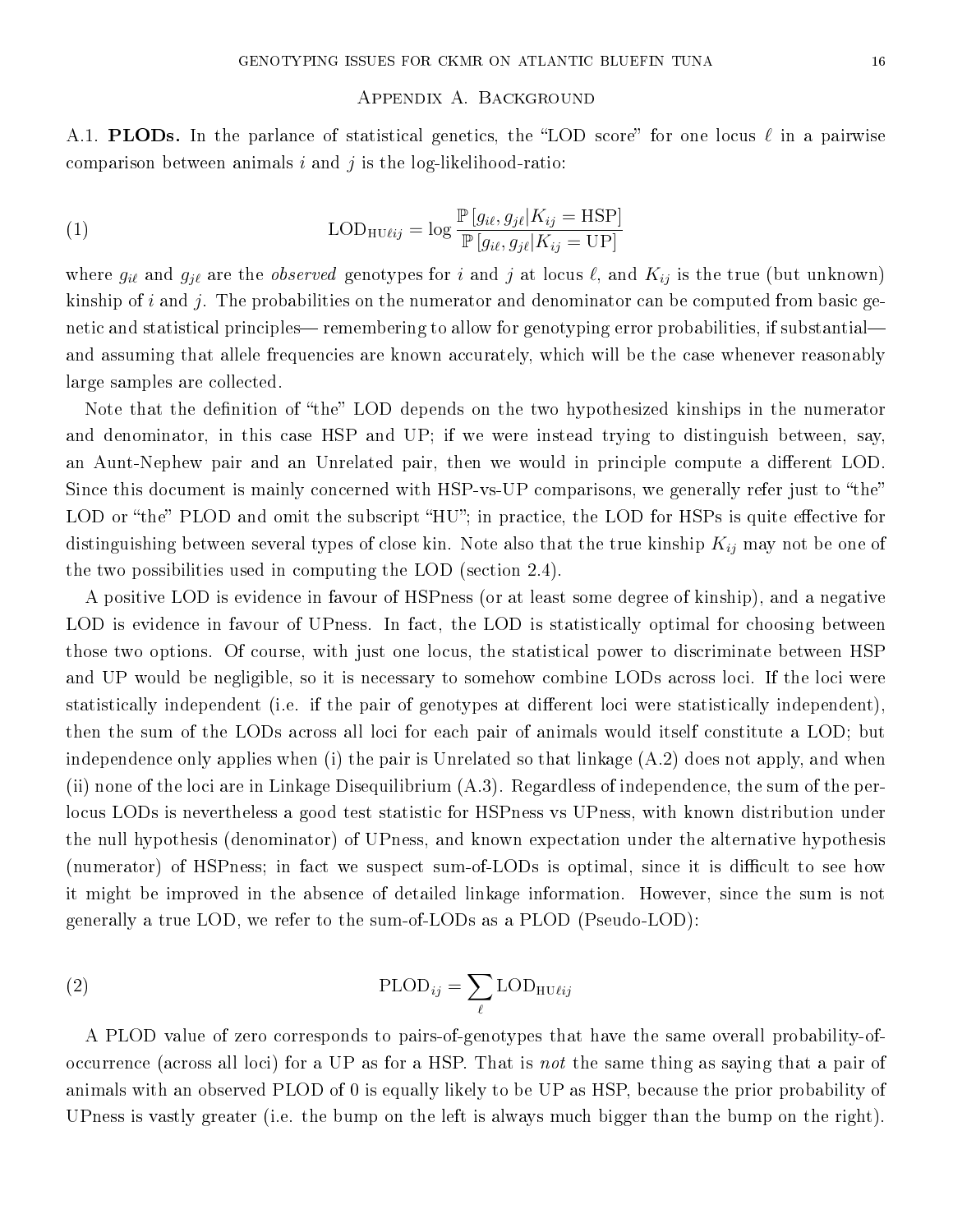A.2. Linkage. DNA is organized into a moderate number of continuous strands— chromosomes— and most cells contain two different copies of each chromosome. Inheritance involves meiosis, whereby each egg or sperm cell acquires a *single* copy of the parental DNA, i.e. just one version of each chromosome. If there was no crossover (explained soon) during meiosis, then the HSP would co-inherit either all of, or none of, the loci on each chromosome— so in a species with only say 4 chromosomes, each HSP would co-inherit a proportion of exactly  $0/4$ ,  $1/2$ ,  $2/2$ ,  $3/3$ , or  $4/4$  ... of their loci. With so few chromosomes, there would be an appreciable chance  $(6\%)$  that all loci would co-inherit, in which cases that particular HSP would be just as genetically related as a Parent-Offspring Pair—and a similar chance that an HS pair has no coinherited genetic material. The "genetic relatedness" of HSPs is thus quite variable, even though the biological kinship is always the same. For this reason, it is impossible ever to be completely certain that all HSPs have been found, no matter how thorough the genotyping is. This invites the question of whether to try making definite categorizations of kinship at all; perhaps one could instead work directly with the observed genotypes? That turns out to be a bad idea; see Bravington et al. (2016b). Instead, the key is to take an engineering perspective: go ahead with definite categorizations but acknowledge that they might be wrong sometimes, and design the whole process to have a quantifiable and acceptably low overall error-rate in HSP identification.

In practice, the variability-in-relatedness of HSPs and other kin is mitigated since most species have many more than 4 chromosomes, and there are often one or more "crossovers" per chromosome per inheritance (i.e. per meiosis), whereby the inherited part switches from one copy to the other at some random point along the chromosome. Humans have 23 chromosomes, with on average  $1-2$  crossovers per chromosome per inheritance; Thunnus spp are reported to have 24 chromosomes (Ida et al., 1991; Soares et al., 2013), with unknown crossover rates.

"Linkage" can be seen as the conditional probability that one locus will be coinherited, given that another one is. Loci on different chromosomes are completely unlinked, but loci on the same chromosome will be somewhat linked, the extent depending on the phyiscal proximity of the loci and the crossover rate. In the context of HSP-finding, it is essential to be *qualitatively* aware of the existence of linkage and to allow for it statistically, but it is *not* necessary to estimate actual linkage rates between specific loci— that is a colossally difficult exercise of great importance in tomato-breeding etc., but not in stock assessment.

A.3. Linkage Disequilibrium. A new SNP allele that arises from mutation will occur on just one strand of parental DNA, and when that strand is inherited, the new allele will be linked with one particular allele in all nearby loci on the same strand. Consequently, the presence of the new SNP is statistically predictable given the value of neighbouring loci. This linkage will persist for several generations, but eventually, accumulated crossovers will break up the linkage so that the presence of the new SNP is no longer predictable based on distant loci. For close-by loci, though, the chance of intervening crossover breaking the linkage is so small that predictability will remain for many generations even in a large population. The allele distribution at the new SNP site is not statistically independent of the alleles at neighbouring loci, and this is Linkage Disequilibrium (LD; Slatkin, 2008); it applies at a population level, whereas linkage *per se* applies only to kin. LD among the loci used for genotyping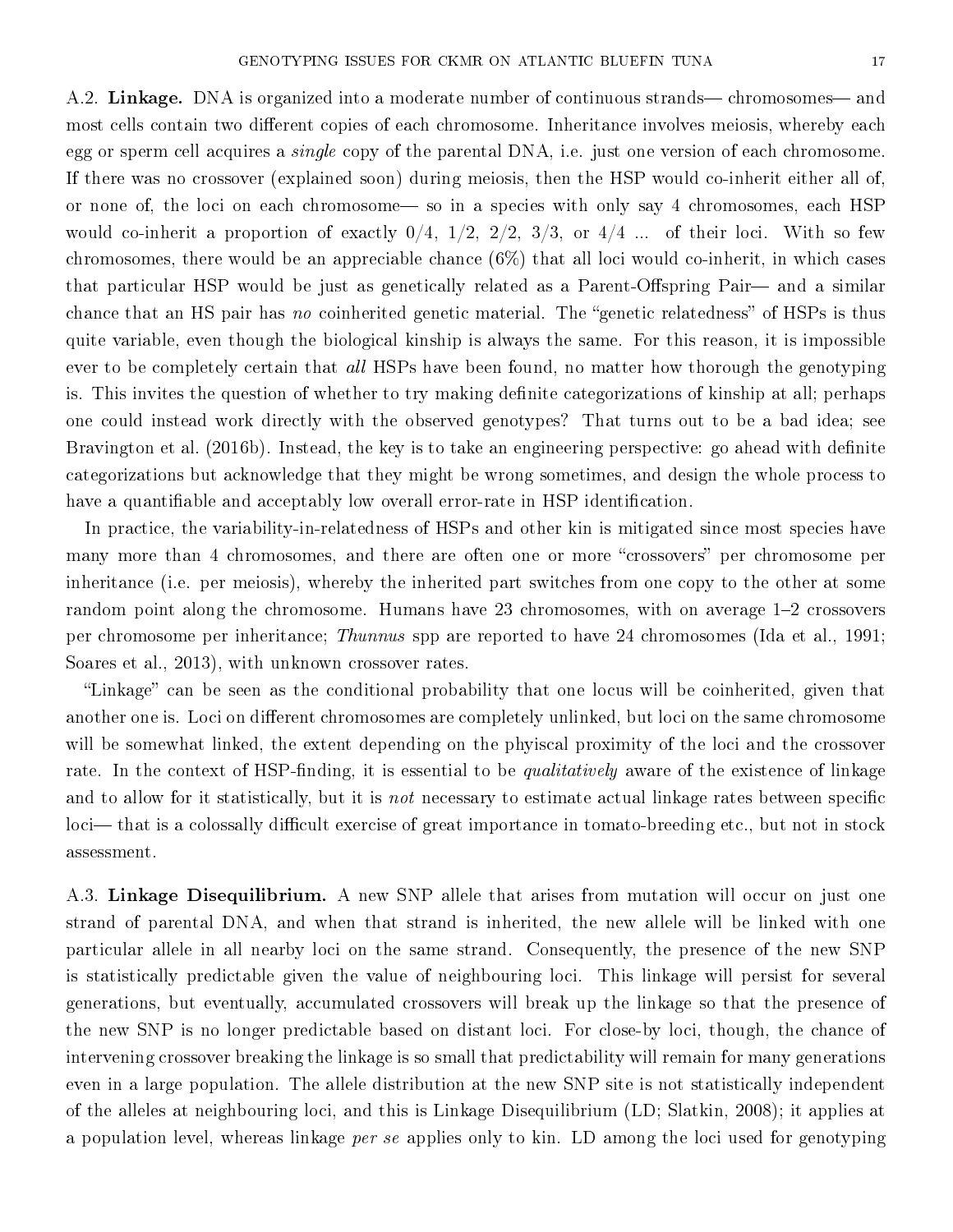#### REFERENCES 18

would reduce statistical power for kin-finding, because it would increase the PLOD variance. The genetic distance required for LD to disappear between loci depends on the species, but should not pose any problem for just a few thousand loci in an abundant freely-breeding species with substantial evolutionary histories, such as tuna.

A.4. **Software.** Kin-finding is of widespread interest beyond CKMR, and there is existing software (ML-RELATE, COLONY, CERVUS, etc). However, no existing program that we are aware of seems suitable for finding HSPs for CKMR, for several reasons:

- (1) Exceedingly tight control of false-positive rates: the enormous size of the UP bump requires the ability to control false-positives down to about the 1-in-100,000,000 level, and it is also essential for CKMR to be able to estimate reliably how many HSPs might be missed due to false-negative "errors"<sup>12</sup>. Existing software tends instead to focus on maximum-likelihood assignment of specific pairs, anticipating false-positive/negative rates of the order of 1 in 100.
- (2) Huge number of pairwise comparisons: for EABFT CKMR, over 100,000,000 pairwise comparisons would be needed to find a statistically useful number of HSPs (we used 38,000,000 comparisons for SBT). With 1000s of loci considered for each comparison, speed is a serious issue.
- $(3)$  Limited targets: the only kinship of real interest is HSP, so an efficient algorithm can be designed specifically for that case. Other kinships are either obvious (POPs, FSPs) or not of direct interest (HCPs etc) and can be excluded post hoc by careful thresholding (section 2.4).
- $(4)$  Lack of family groups: with large populations like tuna, it is a rare event even to find a pair of kin, and triads etc are negligibly rare (of the order of  $1/population-size$ , as common as HSPs). For  $CKMR$ , there is no point—and no chance computationally—of addressing the huge complexities of family-reconstruction that is attempted by full-pedigree methods like COLONY.
- (5) We need the ability not just to analyse data, but also to predict in advance the effectiveness of a suite of loci / a genotyping method for HSP.

For our work on sharks and SBT at CSIRO, we have developed R code which addresses the above points and implements steps  $1-7$  of section 2.1.1. The inputs are sample genotypes and error-rate estimates; genotyping per se, and error rate estimation, have to be done separately. The code currently handles biallelic SNPs with allowance for nulls, so in principle it is applicable to many but not all GBS methods. We expect to release the R package and accompanying paper in late 2017.

#### **REFERENCES**

Bravington MV, PM Grewe, and CR Davies (2016a). "Absolute abundance of southern bluefin tuna estimated by close-kin mark-recapture". Nature Communications, 7, 13162.

Bravington MV, HJ Skaug, and EC Anderson (2016b). "Close-Kin Mark-Recapture". *Statistical Science*.

 $12$ They are not really "errors", since they are anticipated and allowed for in the steps of section 2.1.1.